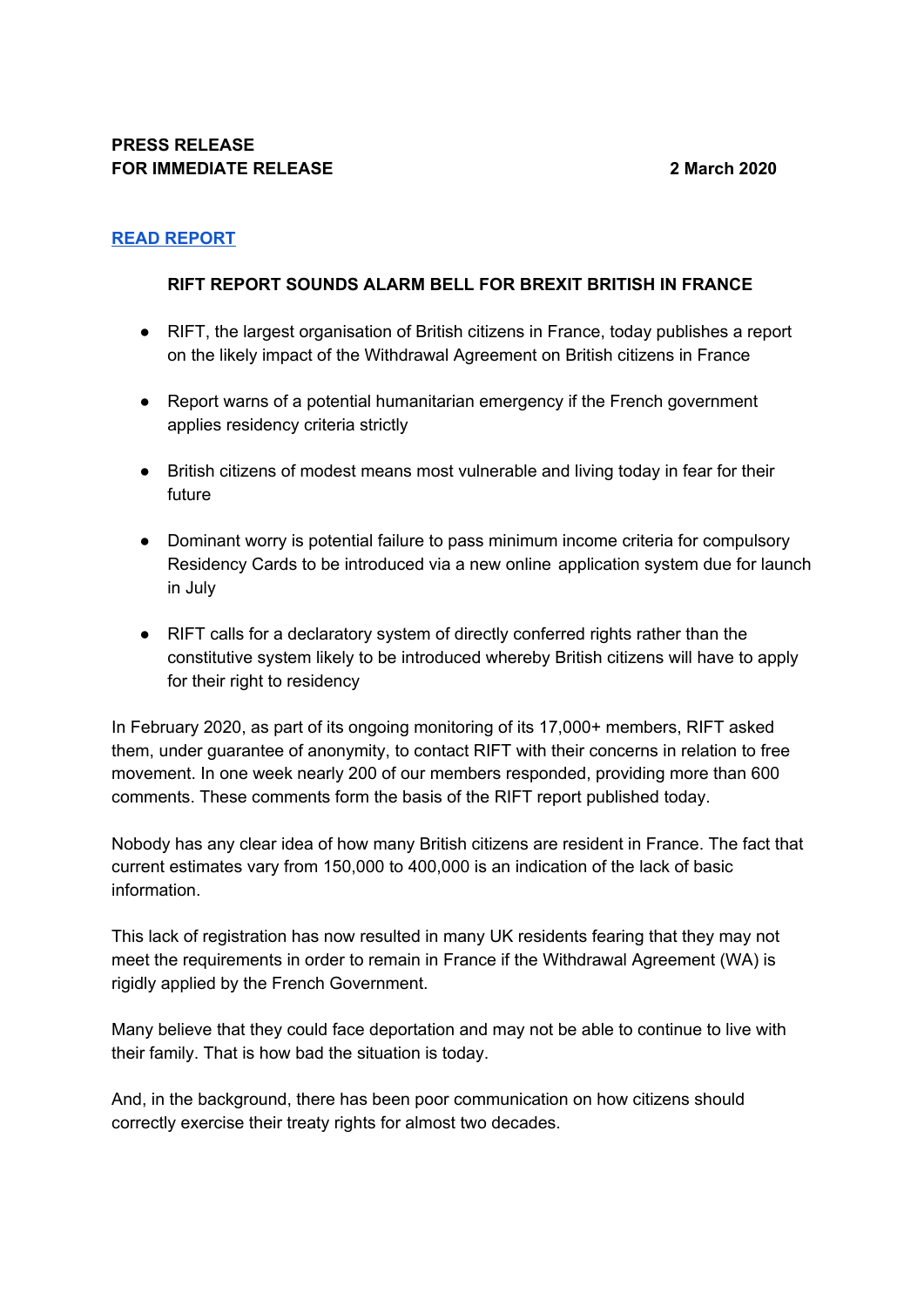As highlighted in sometimes dramatic narrative detail in the report, many RIFT members and their friends and family may not qualify for residency under the Withdrawal Agreement due to issues such as inadequate income, local administration problems and studying abroad. Others fear for their future due to a lack of communication on issues such as disability rights.

This report is truly shocking as we could be looking at a potential humanitarian emergency in France.

As well as the nitty-gritty and sometimes harrowing detail that underpins the RIFT report, we offer our recommendations on how to help avoid this potential crisis. All our recommendations are firmly based on the written concerns of our members as expressed to us very recently indeed.

Should France persist with a constitutive system, as appears likely, RIFT would make the following recommendations:

- **1. No income test and no exclusion of income benefits recipients either previously or potentially regardless of the length of residence.**
- **2. An end to the postcode lottery and removal of decision-making powers from Préfectures. A centralised system that is easy to use and locally mobile units available to reach the vulnerable who cannot use the internet.**
- **3. Children studying abroad (after in many cases having primary and secondary education in France) should be allowed to obtain and retain, throughout their course, their rights to be with their family even if no longer financially dependent when they return. DCEMs for children of WA parents should also be through the new system.**
- **4. A system established quickly to stop British people being refused employment and communication on this matter from the French Government to employers**
- **5. Clarity for those with disabilities and their carers**
- **6. Continued WA rights for our lifetime (lifetime right to return for permanent residents) which is within the gift of the French Government. Permanent cards to be truly permanent.**
- **7. A replacement service for SOLVIT rather than relying on each individual to litigate in case of administration errors**
- **8. Card renewals to not retest under more strict criteria. Free renewals.**
- **9. Naturalisation process should be speeded up**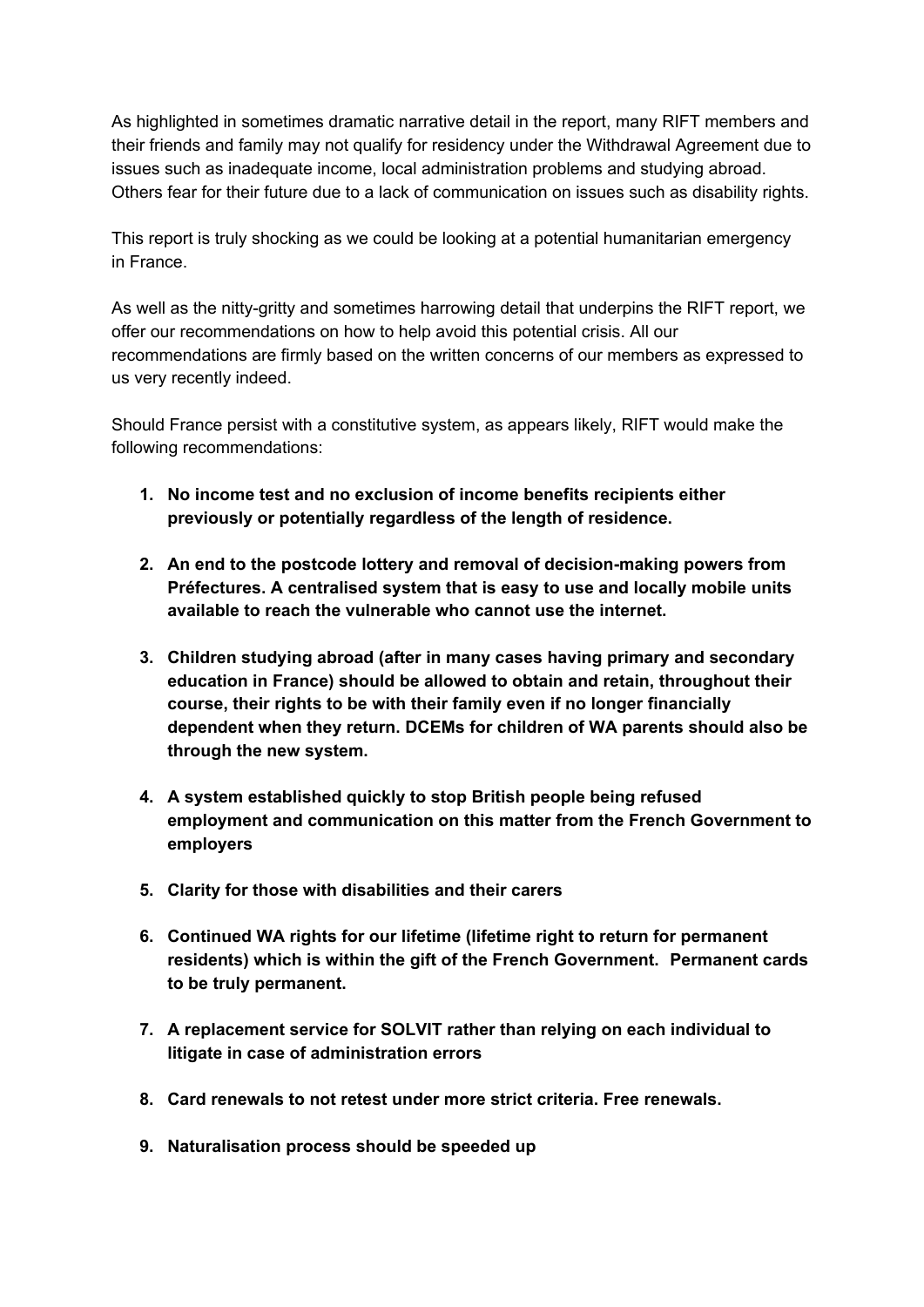**10. Flexibility for late applicants - including those temporarily outside France at the end of the transition. The rules for those entitled to arrive after the transition (family members) should already be clarified, in terms of what conditions will apply to them, including what evidence of dependency they will need. They should be allowed to accumulate residence rights thereafter.**

RIFT stands ready to work constructively and in a positive way with the French, British and EU authorities, and particularly the French, who hold the future of the British community in France in their hands.

Commenting on the Report the following RIFT members said:

## **Andrew Dewar - Acting Chairman RIFT**

"Let there be no doubt about what is driving this report. Because of Brexit and the policies of successive Conservative governments in the UK over the last decade, British residents in France find themselves in a desperate situation"

"Our members worry and live in fear of what the future holds for them. They came to France to live their dream of a better life for themselves and their family within the European Union. Brexit and its consequences now threaten that dream. And for many, they have nothing in the UK to go back to, their home is here in France."

"The recent declaration by President Macron that he would protect and defend the British in France is genuinely appreciated. This report is aimed at helping the French government make a success of integrating the British residents in France, it is a warning of the potential pitfalls ahead".

"RIFT will work constructively with all responsible parties to ensure a successful outcome. It is in this spirit that we have published today's report. We have to succeed, all of us together, failure is not an option"

#### **Mike Harlow - Co-Author and RIFT Administrator**

"This report shows that there is a huge concern for a number of UK citizens living in France. With the continued vacuum of information from either authorities there is a certain amount of panic amongst people fearing that their long-held dream of living in France will be dashed on the rocks of Brexit."

"We are asking the relevant authorities to work with us in order to educate, support and protect those that have chosen France as their adopted home."

#### **Justine Wallington - Co-Author and RIFT Administrator**

"Our members' vividly expressed fears and concerns in this report show just how urgent it is to stop their uncertainty. They have suffered for over 3 years not knowing if their families can stay together; if they can stay in their homes; if they can have medical care and if their incomes are secure."